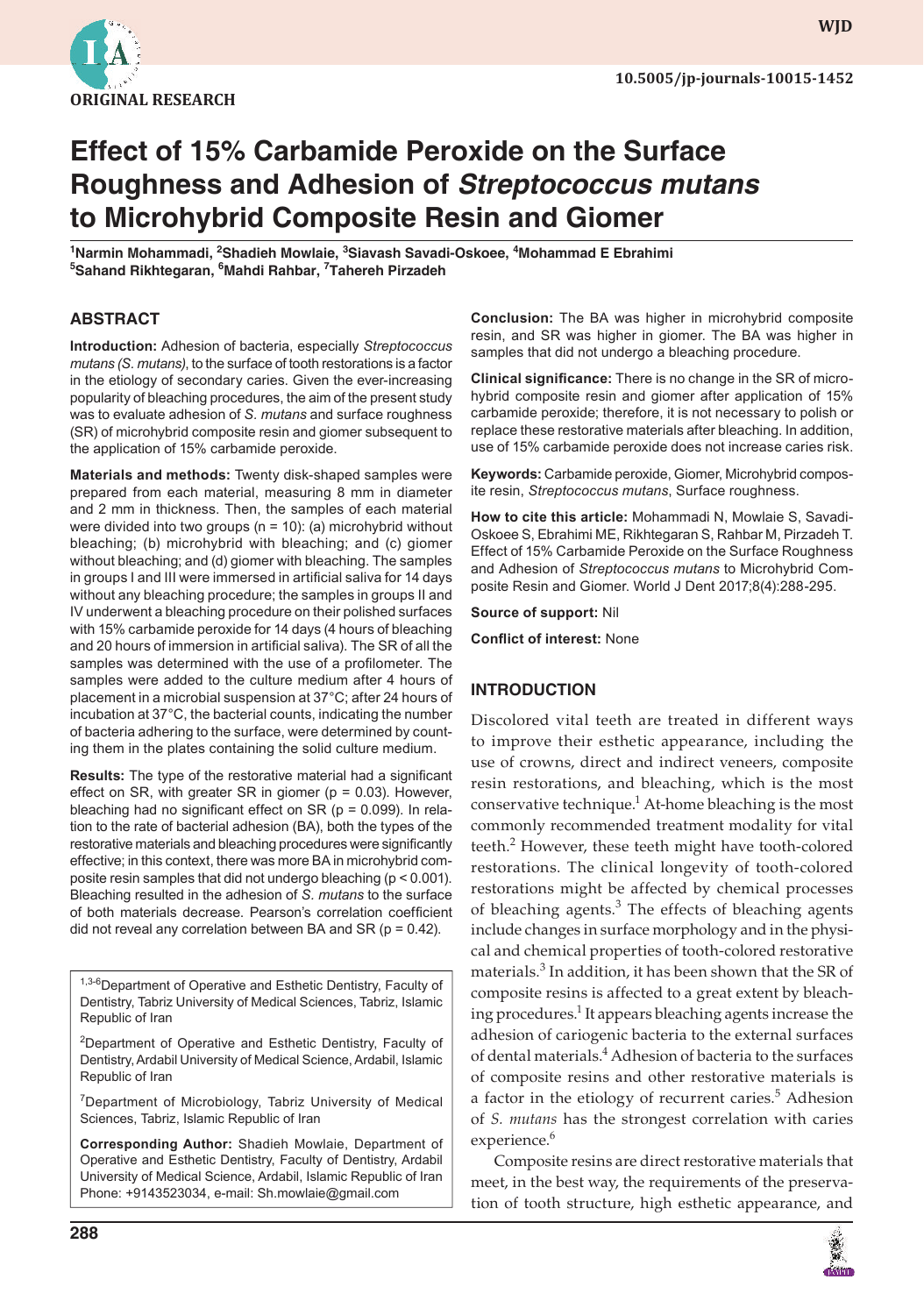longevity.<sup>7</sup> At present, microhybrids are the most commonly used direct restorative materials used, and in all the cases, in which a composite resin with high polishability and good mechanical properties is required, microhybrid composite resins are recommended; in fact, microhybrid composite resins are considered all-purpose universal composite resins.<sup>7,8</sup> Based on the results of recent clinical studies, giomer, too, is a suitable restorative material for carious teeth in areas in which esthetic appearance is very important. $9$  The giomer technology relies on prepared glass-ionomer, which is placed as an additional phase within composite resin.<sup>10,11</sup> In patients with poor oral hygiene and a cariogenic diet, giomer might be a good choice for decreasing the effects of a poor oral environment due to its capacity to release fluoride and high polishability. $12,13$  Recently, controversies have risen over the effect of bleaching agents on the physical and chemical properties of restorative materials. Two studies have shown that highly polished composite resin restorations possibly exhibit less bacterial accumulation. In contrast, Yamuchi et al14 showed that *S. mutans* exhibits greater adhesion to smooth surfaces, while Yamamoto et al<sup>15</sup> reported no relationship between SR of composite resins and BA. Mor et al<sup>4</sup> too showed that *S. mutans* has a higher capacity to adhere to bleached composite resin surfaces. Kimyai et al<sup>16</sup> showed that adhesion of *S. mutans* to giomer is less than that to composite resin. Some studies have shown that the adhesion of *S. mutans* is higher to bleached enamel surface.<sup>17-19</sup> However, in relation to the SR of bleached enamel, both an increase<sup>17</sup> and absence of any change $18$  have been reported. In relation to the effect of bleaching on SR of restorative materials, too, contradictory results have been reported. Some studies have shown that SR of microhybrid composite resins does not noticeably change after bleaching.<sup>20,21</sup> In addition, some studies have shown that SR of restorative materials increases after bleaching with carbamide peroxide. $22-26$ Mohammadi et al, $27$  too, showed a statistically significant difference in the SR of giomer before and after bleaching with carbamide peroxide. Since no studies are available on the adhesion of *S. mutans* to microhybrid composite resins, as they are the most commonly used tooth-colored restorative material, and giomer, which has antibacterial effects, after bleaching procedures, and considering the discrepancies in relation to the SR of these materials after bleaching, the present study was designed to evaluate the effect of 15% carbamide peroxide and the material type on the adhesion of *S. mutans* and SR of these materials. The null hypotheses tested were as follows: (1) There is no difference in the SR of the study groups. (2) There is no difference in the SR of the study groups before and after bleaching. (3) The type of the restorative material and bleaching agent have no effect on the

adhesion of *S. mutans*. (4) There is no correlation between the adhesion of *S. mutans* and SR of the materials.

#### **MATERIALS AND METHODS**

The protocol of the study was approved by the Ethics Committee of Tabriz University of Medical Sciences under the code IR.TBZMED.REC.1395.526. Based on the results of a pilot study and by considering a difference of 204 units in the BA variable between the two groups, with and without bleaching with standard deviations of 150.68 and 122.76 respectively, and by considering  $\alpha$  = 0.05 and a study power of 80%, the sample size was estimated at  $n = 8$  in each group; however, to increase the validity of the study, 10 samples were included in each group. Therefore, a total of 40 samples (10 in each group) were evaluated in this study. Four extra samples (one from each group) were included as controls.

A total of 20 disk-shaped samples were prepared within cylindrical plastic molds from microhybrid composite resin (Filtek Z250™, 3M ESPE, St. Paul, Minnesota, USA) and 20 samples from giomer (Beautifil II, Shofu Dental Corporation, Osaka, Japan), measuring 8 mm in diameter and 2 mm in thickness. First, a transparent matrix band was placed on a glass slab under the mold. Composite resin was placed in 2-mm-thick layers on it, and then, a transparent matrix band was placed on it. A glass slab was placed tightly on it to achieve a smooth surface.

The samples were light-cured with a halogen lightcuring unit (Elipar 2500, 3M ESE) at a light intensity of 480 to 520 W/cm<sup>2</sup> . A radiometer (Optilux, Model 100SDS, Kerr, Danbury Connecticut, USA) was used to evaluate and make sure of the intensity of curing light. The tip of the light-conducting device was placed in contact with the glass slab, and light-curing was carried out for 40 seconds from both sides. One surface of the samples was polished with Solfex disks in a low-speed handpiece in one direction in three states of moderate, fine, and superfine.<sup>3</sup> The final thickness of the samples was checked with the use of a micrometer (Ultra Cal Mark 3 Flower Tools and Ins., Sylvac Newtown Mt, USA). After polishing, the samples were subjected to an ultrasound cleaning procedure with distilled water for 2 minutes and then immersed in 37°C distilled water for 24 hours.<sup>3</sup>

The samples of both materials were randomly assigned into two groups  $(n = 10)$  as follows:

- *Group I*: Microhybrid composite resin samples without bleaching
- *Group II*: Microhybrid composite resin samples after a home bleaching procedure with 15% carbamide peroxide
- *Group III*: Giomer samples without bleaching
- *Group IV*: Giomer samples after home bleaching with 15% carbamide peroxide.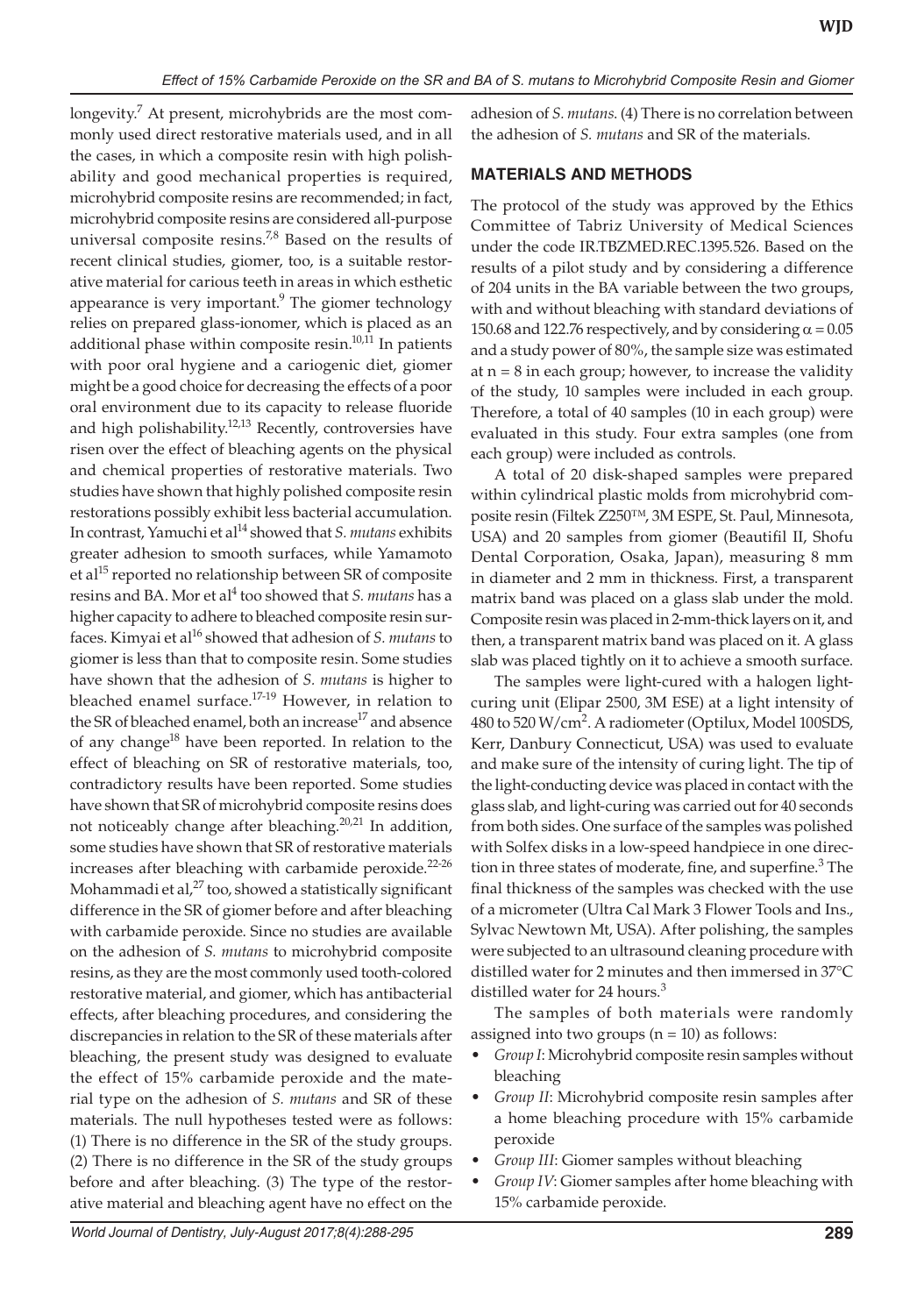The samples in groups I and III were immersed in artificial saliva without any bleaching procedures. The samples in groups II and IV underwent a bleaching procedure with 15% carbamide peroxide on their polished surfaces for 14 days, consisting of 4 hours of bleaching every day, followed by 20 hours of storage in artificial saliva.

The artificial saliva was refreshed every day. The chemical composition of artificial saliva consisted of 0.04 mg of sodium chloride, 0.4 mg of KCl, 0.795 gm of CaCl<sub>2</sub>.H<sub>2</sub>O, and 0.69 gm of NaH<sub>2</sub>PO<sub>4</sub>.H<sub>2</sub>O, 0.055 gm of Na<sub>2</sub>S.9H<sub>2</sub>O, dissolved in 1000 mL of distilled water at  $pH = 7<sup>3</sup>$ 

 The bleaching agent (Opalescence PF 15% Carbamide Peroxide, Ultradent Products Inc., South Jordan, USA) was applied to the polished surface of each sample at a thickness of 1 mm for 4 hours each day; then the samples were immersed in artificial saliva at  $37^{\circ}$ C for 20 hours until the next round of the bleaching procedure. After 14 days, all the samples were immersed in distilled water at  $37^{\circ}$ C for 24 hours.<sup>3</sup> At the end of the bleaching period, the SR of all the samples was determined with the use of a profilometer.<sup>9</sup> In this test, the diamond rod of the instrument that measured 2 μm in diameter scanned the surface at three points at a constant rate of 0.1 mm/s using a force of 0.7 mN and the mean SR was reported using a numeric value (Ra). In groups I and III, after 14 days of immersion in artificial saliva, the samples were immersed in distilled water at 37°C. Then, the SR was determined with the use of a profilometer. Finally, the SR of all the four groups was compared.

## **Evaluation of Adhesion of** *S. mutans*

Standard *S. mutans* bacterial species (ATCC25175), lyophilized according to the adjunctive protocol of the manufacturer (Biotechnology Research Center of Iran Scientific and Industrial Research Center), was activated in the tryptic soy broth (TSB) general culture medium and transferred onto the surface of TSB plates. Finally, a microbial suspension was prepared in 0.9% standard physiological serum from the colonies grown on TSB plates, at a concentration of  $5 \times 10^8$  colony-forming units/mL using the plate counting technique. After preparation of the test samples, each sample was subjected to the microbial suspension within sterile Falcon tubes at 37°C for 4 hours. After incubation, the test materials were retrieved from the Falcon tubes containing the microbial suspension, under sterile conditions and rinsed with sterile physiologic serum three times to remove nonadhering microbial cells. The samples were transferred into new sterile Falcon tubes containing 0.9 standard physiologic serum and placed in a sonicator for 6 minutes to separate bacterial cells adhering to the surface to achieve a suspension. In the next stage, the test samples were retrieved and

added to the culture medium suspension. After 2 hours of suspension at 37°C, the bacterial counts, indicating the number of bacteria adhering to the surface, were determined comparatively in the study groups by counting them in the plates containing solid culture medium. All the tests were carried out in the presence of a positive control group (a culture medium containing bacteria with no samples) and a negative control group (a culture medium without bacteria but with samples), and each test was repeated 6 times.<sup>16</sup> Then, adhesion of *S. mutans* was compared between the study groups.

 Data on SR and *S. mutans* adhesion were analyzed with descriptive statistics (means and standard deviations) and two-way analysis of variance (ANOVA). Statistical significance was defined at  $p < 0.05$ . Pearson's correlation coefficient was used to evaluate the correlation between SR and *S. mutans* adhesion. Kolmogorov– Smirnov test was used to evaluate normal distribution of data. Independent samples t-test was used to evaluate the effect of bleaching on each material separately considering the normal distribution of data.

## **RESULTS**

 Table 1 presents the descriptive data on SR and BA in the study groups in terms of the restorative material and bleaching procedure. Two-way ANOVA was used to evaluate SR and BA with and without bleaching with the use of microhybrid composite resin and giomer, based on normal distribution of data as shown by Kolmogorov– Smirnov test at  $p < 0.05$ .

- Based on the analyses, of all the factors evaluated (the restorative material and bleaching), only the type of the restorative material affected SR significantly  $(p = 0.03)$ , which was higher in giomer. However, bleaching had no significant effect on SR ( $p = 0.68$ ; Graphs 1 and 2).
- In addition, based on the analyses, of all the factors evaluated (restorative material and bleaching), both the types of the restorative materials ( $p = 0.03$ ) and bleaching ( $p < 0.001$ ) affected BA significantly (Graphs 3 and  $4$ ).
- There was a 135-unit difference in BA in microhybrid composite resin with and without bleaching, with more BA in the group without bleaching. Based on the results of independent-samples t-test, the difference was significant ( $p = 0.00$ ) (Table 1, Graphs 3 and 4).
- There was a 70-unit difference in BA in giomer with and without bleaching, with higher BA in the group without bleaching. Based on the results of independent-samples t-test, the difference was significant  $(p = 0.01;$  Table 1, Graphs 3 and 4).
- Pearson's correlation coefficient did not reveal any correlation between BA and SR ( $p = 0.42$ ).

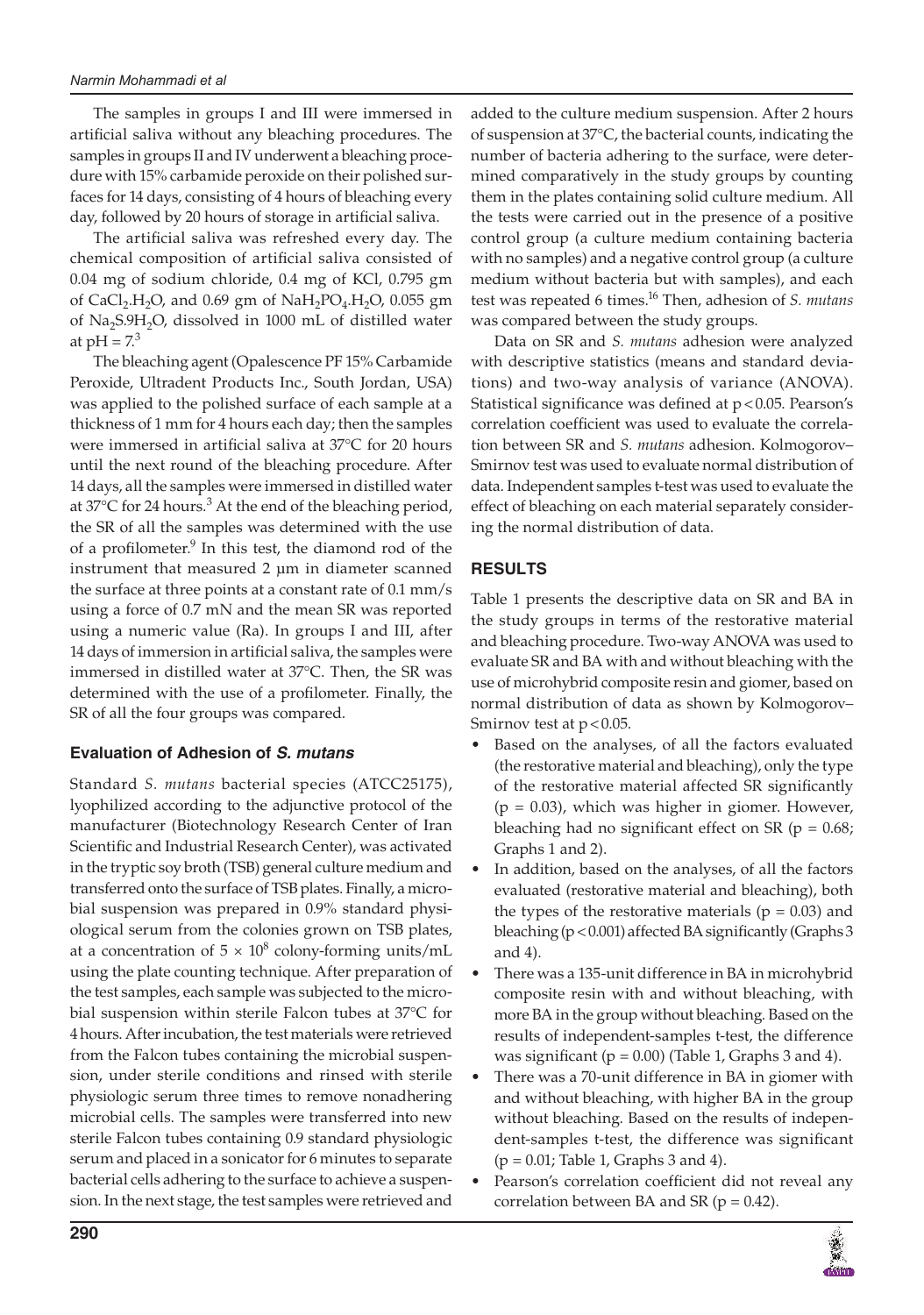| Table 1: Descriptive data on SR and BA in the study groups |                  |              |                   |         |         |        |
|------------------------------------------------------------|------------------|--------------|-------------------|---------|---------|--------|
| Groups                                                     | <b>Bleaching</b> | $\mathsf{n}$ | Mean              | Minimum | Maximum | Mean   |
| Microhybrid                                                |                  |              |                   |         |         |        |
| <b>SR</b>                                                  | No.              | 10           | $0.08 \pm 0.01$   | 0.05    | 0.10    | 0.08   |
|                                                            | Yes              | 10           | $0.06 \pm 0.01$   | 0.05    | 0.10    | 0.07   |
| <b>BA</b>                                                  | <b>No</b>        | 10           | $250 \pm 52.54$   | 175     | 365     | 232.50 |
|                                                            | Yes              | 10           | $115 \pm 67.61$   | 30      | 225     | 90     |
| Giomer                                                     |                  |              |                   |         |         |        |
| <b>SR</b>                                                  | <b>No</b>        | 10           | $0.08 \pm 0.03$   | 0.01    | 0.12    | 0.10   |
|                                                            | Yes              | 10           | $0.10 \pm 0.02$   | 0.05    | 0.12    | 0.10   |
| <b>BA</b>                                                  | <b>No</b>        | 10           | $175 \pm 70.47$   | 65      | 270     | 165    |
|                                                            | Yes              | 10           | $105 \pm 36.59$   | 40      | 150     | 105    |
| Total                                                      |                  |              |                   |         |         |        |
| <b>SR</b>                                                  | <b>No</b>        | 20           | $0.08 \pm 0.02$   | 0.01    | 0.12    | 0.1    |
|                                                            | Yes              | 20           | $0.08 \pm 0.02$   | 0.05    | 0.12    | 0.07   |
| BA                                                         | <b>No</b>        | 20           | $212.5 \pm 71.69$ | 65      | 265     | 227.5  |
|                                                            | Yes              | 20           | $110 \pm 53.16$   | 30      | 225     | 100    |

*Effect of 15% Carbamide Peroxide on the SR and BA of S. mutans to Microhybrid Composite Resin and Giomer*



**Graph 1:** Mean SR based on the restorative materials of this study



**Graph 3:** Mean BA based on the restorative materials of this study



**Graph 2:** Mean SR of the restorative materials in this study based on bleaching procedure



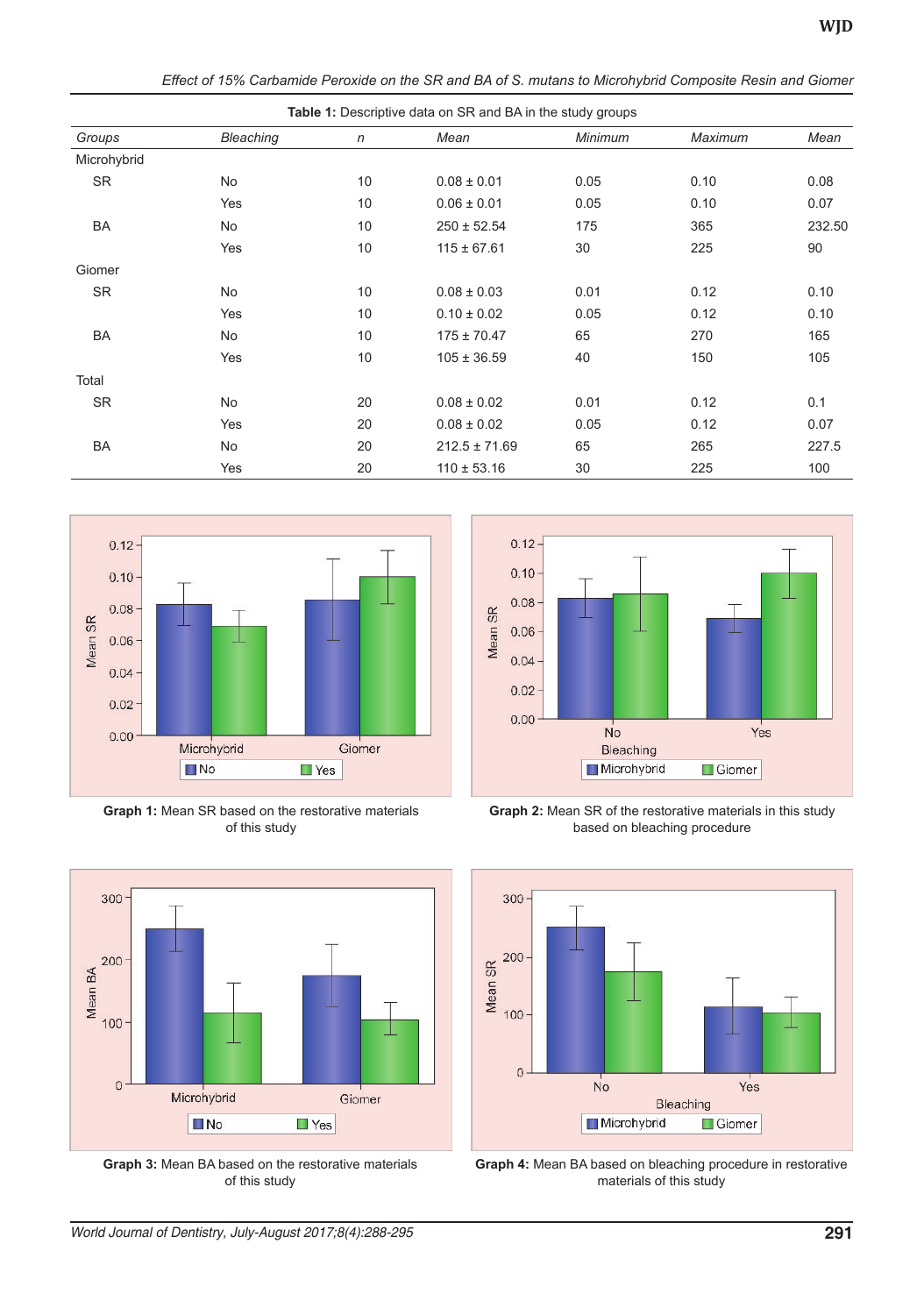### **DISCUSSION**

 The prognosis and longevity of restorations depend on the physical, biologic, and mechanical properties of restorative materials. The SR is one of the properties affecting the esthetic appearance, hygiene, plaque retention, and health of the gingival tissue adjacent to composite resin restorations. An increase in SR results in an increase in accumulation of food debris, formation of biofilm, and finally induction of periodontal diseases. $28$ Adhesion of the bacteria to the surface of composite resin and other restorative materials is a factor involved in the etiology of recurrent caries.<sup>4</sup> Adhesion of bacteria to rough surfaces in the oral cavity is mediated by different mechanisms, involving the type of the bacterial species and the surface itself.<sup>29</sup>

 The results of the present study refuted the first hypothesis of the study and showed that the type of the restorative material significantly affected the surface hardness, and giomer samples exhibited more SR. In the present study, a profilometer was used to determine SR, which is an accurate and appropriate technique. In the majority of studies, this instrument has been used to determine SR. $^{30,31}$  Based on a report by Chung, when the SR is  $<$ 1  $\mu$ m, the surface is smooth visually. The size of the fillers is one of the factors that determines the SR and polishability of restorative materials. $30$  A large size of the particles in composite resins might increase microporosities in its structure. Polishing of composite resins is determined based on the longest diameter of fillers. $30$ Composite reins with larger particles tend to exhibit more roughness when they are exposed to abrasive agents and abrasion resulting from foods and drinks.<sup>7</sup>

 The two materials evaluated in the present study consisted of Filtek Z250 microhybrid composite resin and Beautifil II giomer. Filtek Z250 microhybrid composite resin has a matrix resin of bisphenol A (Bis) glycol dimethacrylate (GMA), Bis-ethoxylated dimethacrylate, and urethane dimethacrylate, with a filler size of 0.1 to  $3.5 \,\mu$ m. Its filler content is up to  $60\%$  of its volume. Beautiful II is a giomer composite with a matrix of Bis-GMA, triethylene glycoldimethacrylate, with a filler size of 10 to  $20 \mu m$  and particles larger than  $4 \mu m$ . Its filler content is up to 68.6% of its volume. The filler sizes of both materials show that both materials have high polishability and preserve their polish for a long time. However, giomer has fillers with a matrix of glass-ionomer, and this matrix has a large amount of fluoride and metallic ions, and water can easily penetrate into it.<sup>16</sup> Sorption of water results in the loss of particles a decrease in surface integrity, and a decrease in microhardness.<sup>31</sup> A higher SR of giomer might be attributed to greater hydrolytic changes in it, resulting in the softening of its matrix.

 In relation to the effect of bleaching on SR, it was shown that microhybrid composite resins that did not undergo bleaching, and giomer samples that were bleached exhibited greater SR; however, the differences were not significant. There is controversy in the previous studies over the effect of bleaching on SR of dental materials. Some studies have reported no changes in SR of the restorative materials after bleaching.<sup>20,21,23,31-33</sup> Some others have reported decreases $14,16$  and some  $increases^{22-27,34}$  in SR.

 Basting attributed the discrepancies in the results of SR of composite resins after bleaching to the chemical composition of composite reins and the combination of techniques and materials used for bleaching procedures. 35

 In general, factors that have been reported by previous studies as reasons for increases in SR can be summarized as follows. The effect of free radicals on filler matrix interface and debonding of filler (loss of adhesion between the organic and inorganic matrix) result in the formation of microscopic cracks on the surface that can result in SR:<sup>25,27,30</sup> Effect of different bleaching gels depends on the oxidation process which occurs in the organic matrix, facilitating sorption of water and resulting in the loss of particles, in a decrease in surface integrity, and in an increase in microhardness.<sup>30</sup> Hydrogen peroxide attacks the matrix and results in the softening of materials, leading to the loss of glass. In addition, light, too, can increase the effect of hydrogen peroxide on increasing SR.<sup>31</sup> Munteanu, too, attributed the increase in SR to oxidation and destruction of the resin matrix, which result in further loss of the matrix compared with the inorganic phase. Some other researchers believe that the matrix of composite resins is more resistant to mechanical and chemical challenges and attribute the surface hardness to hydrolytic changes in water, predominantly at the filler matrix interface.<sup>25,30</sup> Low concentrations of hydrogen peroxide have no significant effect on the surface hardness of composite reins; however, even concentrations higher than those recommended by the manufacturer have no deleterious effects on composite resin surfaces.<sup>25</sup>

El-Murr et al, $^{22}$  too, showed that SR of composite resins increases significantly after bleaching, but since it was <0.2 μ, it was considered clinically important. Attin showed that storage in saliva might decrease the deleterious effects of bleaching by forming a superficial salivary protein layer on the restorative materials.<sup>36</sup> Mortazavi et al<sup>20</sup> showed that SR of microhybrid composite resins does not change after bleaching, which was attributed to the size of fillers in these composite resins that prevent changes in SR even when resin is lost. In the present study, too, bleaching did not increase the SR of giomer and microhybrid composite resin, consistent with the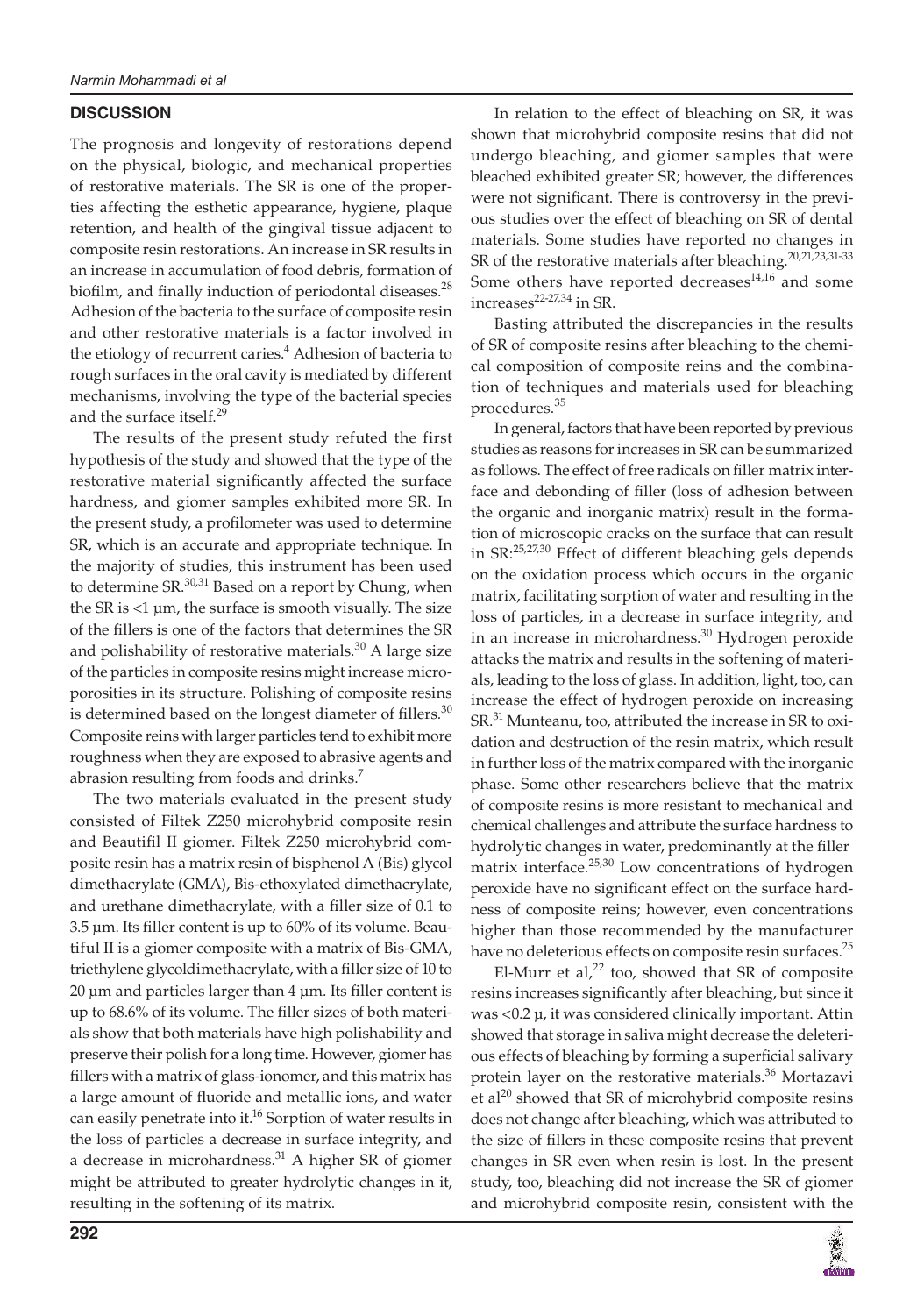results of studies by Mortazavi et al,<sup>20</sup> Moraes et al,<sup>32</sup> and Polydorou et al.<sup>33</sup> Therefore, the second hypothesis was confirmed.

The results of the present study showed that both the type of the restorative material and bleaching significantly affected BA, with greater adhesion in microhybrid composite resin without any bleaching procedure.

Many factors affect biofilm formation, including SR, free surface energy, and the chemical composition of the surface. $37$  In relation to the surface chemistry, it might be pointed out that release of fluoride from giomer<sup>13,16,27,38,39</sup> might result in a decrease in microbial adhesion. Some studies have shown that BA of giomer is less than that of other composite resins, which is attributed to the chemical structure of giomer.<sup>16,27</sup> In fact, giomer has an antibacterial effect, which is related to its fluoride release capacity.<sup>13,16,27,38,39</sup> It has been shown that specific monomers are released from composite resin that promote the growth of cariogenic bacteria.<sup>7</sup> Eick et al,<sup>40</sup> too, showed higher or similar BA of composite resins compared with ceramics and attributed it to the presence of specific monomers or fillers in composite resins that promote BA. In relation to free surface energy, it has been shown that the majority of metallic alloys have antibacterial properties; however, composite resin samples are different from each other.<sup>41</sup> These studies are consistent with the present study, in which microhybrid composite resin exhibited more BA and giomer exhibited less microbial adhesion.

There is some controversy over the effect of bleaching on BA. The results of the present study showed that bleaching decreased BA. Bleaching might also affect the chemical composition of the surface enamel and restorative materials, changing the adhesion process.<sup>29</sup> Bleaching might result in a decrease in the adhesion of salivary proteins on the surface of bleached materials through factors containing peroxide, and it appears it might affect the adhesion of cariogenic bacteria, such as *S. mutans* and *S. sobrinus*.<sup>36</sup> Gurgan et al<sup>42</sup> reported an antibacterial effect for 10% carbamide peroxide, consistent with the results of the present study. However, in a study by Montanaro et al, $^5$  none of the bleaching agents was able to decrease the number of the microorganisms tested. Some other studies have shown an increase in BA to bleached enamel.<sup>17,19,42</sup> Mor et al<sup>4</sup> showed that *S. mutans* exhibited a stronger adhesion to bleached composite resin surfaces, reporting that bleaching results in some microsurface characteristics on hard surfaces in the oral cavity, paving the way for adhesion of *S. mutans*. Sucrose was used in that study, which has an important role in the adhesion of *S. mutans*. In the present study, saliva was used, which has a protective role for bleached surfaces.<sup>31</sup> Therefore, it might be pointed out that in the present study, the lower

rate of adhesion to giomer surfaces was due to the release of fluoride from giomer and its antibacterial effect. In relation to bleaching, too, lower adhesion might be attributed to the antibacterial properties of 10% carbamide peroxide, use of artificial saliva, and no use of sucrose. Therefore, the third hypothesis was confirmed.

In the present study, based on Spearman's correlation coefficient, there was no correlation between BA and SR. In the previous studies, surface properties have been reported to be an important factor for  $BA$ <sup>14</sup> In relation to *S. mutans*, which has the strongest relationship with recurrent caries,<sup>6</sup> adhesion is first initiated by electrostatic bonds, followed by the activation of extracellular enzymes, such as glycosyl transferase.<sup>29</sup> Studies have shown that the initial colonization of bacteria begins at surface irregularities, where the bacteria are protected against sheering forces. It has also been demonstrated that restorations with SR promote adhesion of glucans and bacterial colonization.<sup>30</sup> Yamauchi et al<sup>14</sup> showed that the effect of SR on BA depends on the type of the bacterial species. For example, *S. mutans* exhibited better adhesion to smooth surfaces; however, *Porphyromonas gingivalis* exhibits better adhesion to rough surfaces. Mei et al<sup>43</sup> showed that *S. mutans* adheres to rough surfaces less tenaciously and adhesion of *S. mutans* to composite resin is affected by SR to a lower degree compared with *Streptococcus sanguis*.

Some studies have shown an increase in BA with an increase in SR.16,18,19,27 Some other studies have shown no relationship between SR and BA.<sup>17,18,41</sup> Rosentritt et al<sup>41</sup> showed no correlation between SR and BA, reporting an SR value of <0.08 μ in all the samples. The acceptable threshold of SR is believed to be 0.2 μ and if restorative materials have SR higher than the threshold, there will be an increased risk of plaque accumulation, gingival inflammation, and dental caries. $30,44$  Yamamoto et al<sup>15</sup> showed no relationship between SR and BA. Since restorative materials are polished very well, differences in BA are due to the properties and chemical composition of materials, consistent with the results of the present study. Therefore, the fourth hypothesis was refuted.

The results of the present study showed that since the currently available composite resins have high polishability, there will be no major changes in the SR after bleaching. In addition, since a threshold of 0.2 μ should be considered for SR for BA, it might be concluded that SR will have no effect on BA. However, further studies are recommended to evaluate the following: (1) The relationship between hydrophilic changes in giomer and its SR; (2) The effect of bleaching on BA in the oral cavity.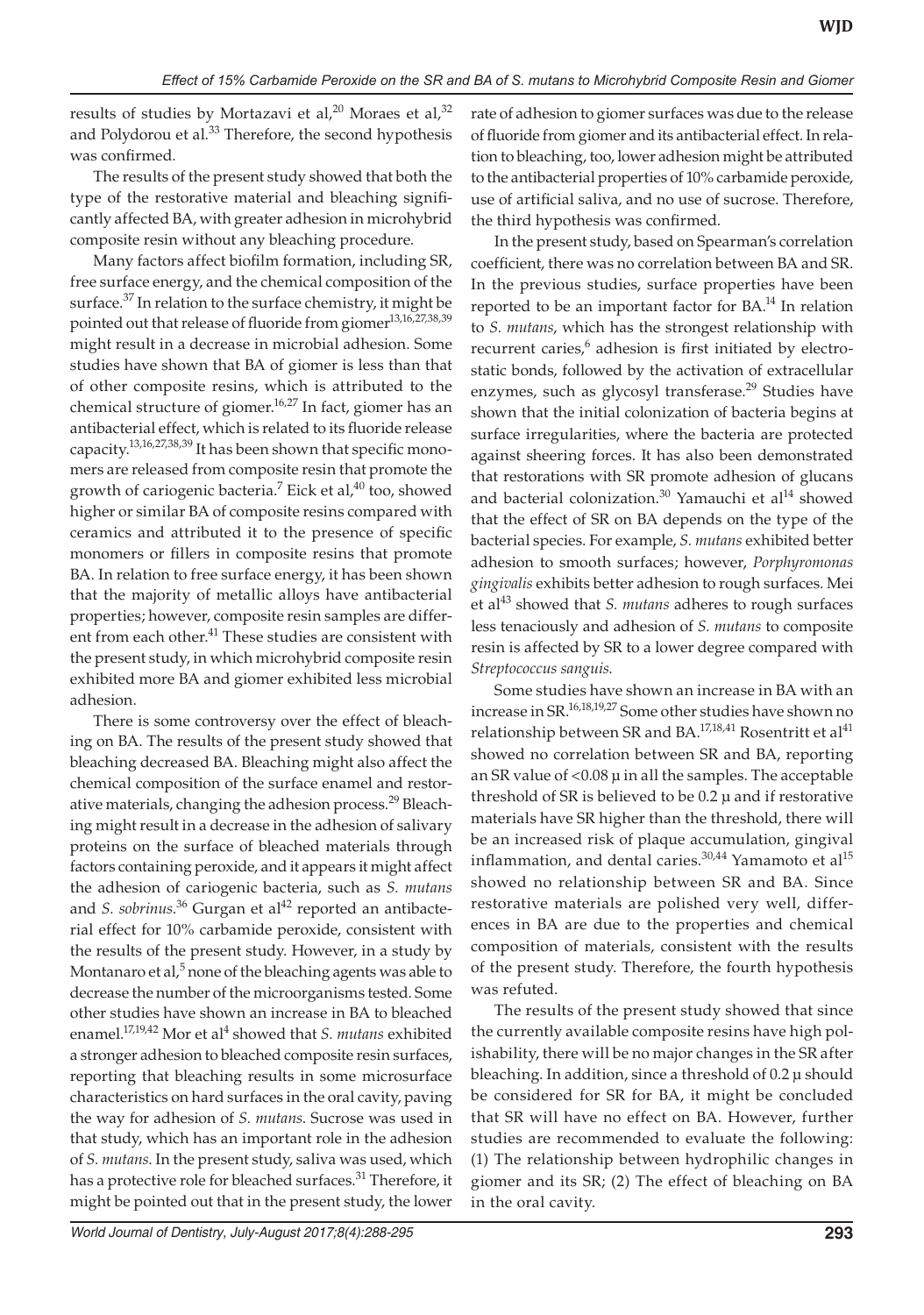## **CONCLUSION**

 It was concluded based on the results of the present study as follows:

- The type of the restorative material had a significant effect on SR and Ra was higher in giomer; however, bleaching had no effect on SR
- Both the types of the restorative materials and bleaching procedure had significant effects on BA. Bleaching decreased adhesion of *S. mutans* to both materials. Giomer exhibited less BA compared with microhybrid composite resin. In general, microhybrid composite resins without bleaching exhibited greater BA
- Based on the results of Pearson's correlation coefficient, there was no correlation between BA and SR.

## **REFERENCES**

- 1. Bahari M, Savadi Oskoee S, Mohammadi N, Ebrahimi Chaharom ME, Godrati M, Savadi Oskoee A. Effect of different bleaching strategies on microhardness of a silorane-based composite resin. J Dent Res Dent Clin Dent Prospects 2016 Fall; 10(4): 213-219.
- 2. Parreiras SO, Vianna P, Kossatz S, Loguercio AD, Reis A. Effects of light activated in-office bleaching on permeability, microhardness, and mineral content of enamel. Oper Dent 2014 Sep-Oct; 39 (5): E225- E230.
- 3. AlQahtani MQ. The effect of a 10% carbamide peroxide bleaching agent on the microhardness of four types of direct resin-based restorative materials. Oper Dent 2013 May-Jun; 38 (3): 316- 323.
- 4. Mor C, Steinberg D, Doqan H, Rotstein I. Bacterial adherence to bleached surfaces of composite resin *in vitro* . Oral Surg Oral Med Oral Pathol Oral Radiol Endod 1998 Nov; 86(5): 585-586.
- 5. Montanaro L, Campoccia D, Rizzi S, Donati ME, Breschi L, Prati C, Arciola CR. Evaluation of bacterial adhesion of *Streptococcus mutans* on dental restorative materials. Biomaterials 2004 Aug; 25 (18): 4457- 4463.
- 6. Stenudd C, Nordlund A, Ryberg M, Johansson I, Källestål C, Strömberg N. The association of bacterial adhesion with dental caries. J Dent Res 2001 Nov; 80(11): 2005-2010.
- 7. Hilton, TJ.; Ferracane, JL.; Broom, JC. Summitt's fundamentals of operative dentistry. 14th ed. Hanover Park (IL): Quintessence Publishing Co. Inc.; 2013. p. 249-252, 414.
- 8. Sensi LG, Strassler HE, Webely W. Direct composite resins. Inside Dent 2007;3(7):76-79.
- 9. Tanthanuch S, Kukiattrakoon B, Siriporananon C, Ornprasert N, Mettasitthikorn W, Likhitpreeda S, Waewsanga S. The effect of different beverages on surface hardness of nanohybrid resin composite and giomer. J Conserv Dent 2014 May; 17(3): 261-215.
- 10. Heyman, HO.; Swift, EJ.; Ritter, AV. Sturdevant's art and science of oprrative dentistry. 6th ed. Ch. 18. Canada: Mosby; 2013. p. e71.
- 11. Arora V, Bogra P. Giomer ac a new hbrid aesthetic restorative material. J Conserv Dent 2002 Oct-Dec; 5(4): 149-155.
- 12. Naoum S, O'Regan J, Ellakwa A, Benkhart R, Swain M, Martin E. The effect of repeated fluoride recharge and storage media on bond durability of fluoride rechargeable giomer bonding agent. Aust Dent J 2012 Jun; 57 (2): 178- 183.
- 13. Griffin JD Jr. Esthetics, caries control and gingival health with a versatile giomer composite system. Cosmet Dent 2012;1(2):32-36.
- 14. Yamauchi M, Yamamoto K, Wakabayashi M, Kawano J. *In vitro* adherence of microorganisms to denture base resin with different surface texture. Dent Mater J 1990 Jun;9(1):19-24.
- 15. Yamamoto K, Noda H, Kimura K. Adherence of oral streptococci to composite resin restorative materials. J Dent 1989 Oct;17(5):225-229.
- 16. Kimyai S, Lotfipour F, Pourabbas R, Sadr A, Nikazar S, Milani M. Effects of two prophylaxis methods on adherence of *Streptococcus mutans* to microfiled composite resin and giomer surfaces. Med Oral Patol Oral Cir Buccal 2011 Jul; 16 (4): e561- e567.
- 17. Hosoya N, Honda K, Iino F, Arai T. Changes in enamel surface roughness and adhesion of *Streptococcus mutans* to enamel after vital bleaching. J Dent 2003 Nov; 31(8): 543-548.
- 18. Güorgan S, Bolay S, Alaçam R. *In vitro* adherence of bacteria to bleached or unbleached enamel surfaces. J Oral Rehabil 1997 Aug; 24 (8): 624- 627.
- 19. Oskoee SS, Oskoee PA, Soroush MH, Ajami AA, Behestirouy M, Pournaghi-Azar F. Effect of 10% sodium ascorbate on *Streptococcus mutans* adherence to bleached bovine enamel surface. Afr J Biotechol 2010 Aug; 9(33): 5419-5422.
- 20. Mortazavi V, Fathi MH, Shirian MR. Effect of bleaching on surface roughness of two nanofilled and a microhybrid composite. J Isfahan Dent Sch 2008;3(4):195-205.
- 21. Zuryati AG, Qian OQ, Dasmawati M. Effects of home bleaching on surface hardness and surface roughness of an experimental nanocomposite. J Conserv Dent 2013 Jul;16(4): 356- 361.
- 22. El-Murr J, Ruel D, St-Georges AJ. Effects of external bleaching on restorative materials: a review. J Can Dent Assoc 2011 May; 77: b59.
- 23. Turker SB, Biskin T. Effect of three bleaching agents on the surface properties of three different esthetic restorative materials. J Prosthet Dent 2003 May; 89 (5): 466- 473.
- 24. Alqahtani MQ. Tooth-bleaching procedures and their controversial effects: a literature review. Saudi Dent J 2014 Apr; 26(2): 33-46.
- 25. Munteanu BO, Andrian SO, Iovan GI, Ghiorghe AN, Nica I, Stoleriu S. Influence of different bleaching agents on surface roughness of composite resins filling. Mater Plast 2014 Jun; 51(3): 279-281.
- 26. Cengiz E, Kurtulmus-Yilmaz S, Ulusoy N, Deniz ST. The effect of home bleaching agents on the surface roughness of five different composite resins: a SEM evaluation. J Scan Microsc 2016 May; 38(3): 277-283.
- 27. Mohammadi N, Kimiyai S, Abed-Kahnamoii M, Ebrahimi-Chaharom ME, Sadr A, Daneshi M. Effect of 15% carbamide peroxide bleaching gel on color stablity of giomer and microfield composite resin: an *in vitro* comparison. Med Oral Pathol Oral Cir Bucal 2012 Nov;1(17):e1089-e1098.
- 28. Sofi LR, Khamverdi Z, Kasraei S, Vahdatinia F, Nasr F. The effect of hydrogen peroxide 35% on surface roughness of silorane and methacrylate based composites. Sci J Hamadan Univ Med Sci 2015;22(1):23-29.
- 29. Shahal Y, Steinberg D, Hirschfeld Z, Bronshteyn M, Kopolovic K. *In vitro* bacterial adherence onto pellicle-coated aesthetic restorative materials. J Oral Rehabil 1998 Jan; 25(1): 52-58.
- 30. Vishwakarma P, Karale R, Srirekha A, Hegde J, Savitha B, Srinivasan A. The effect of home bleaching agents on the